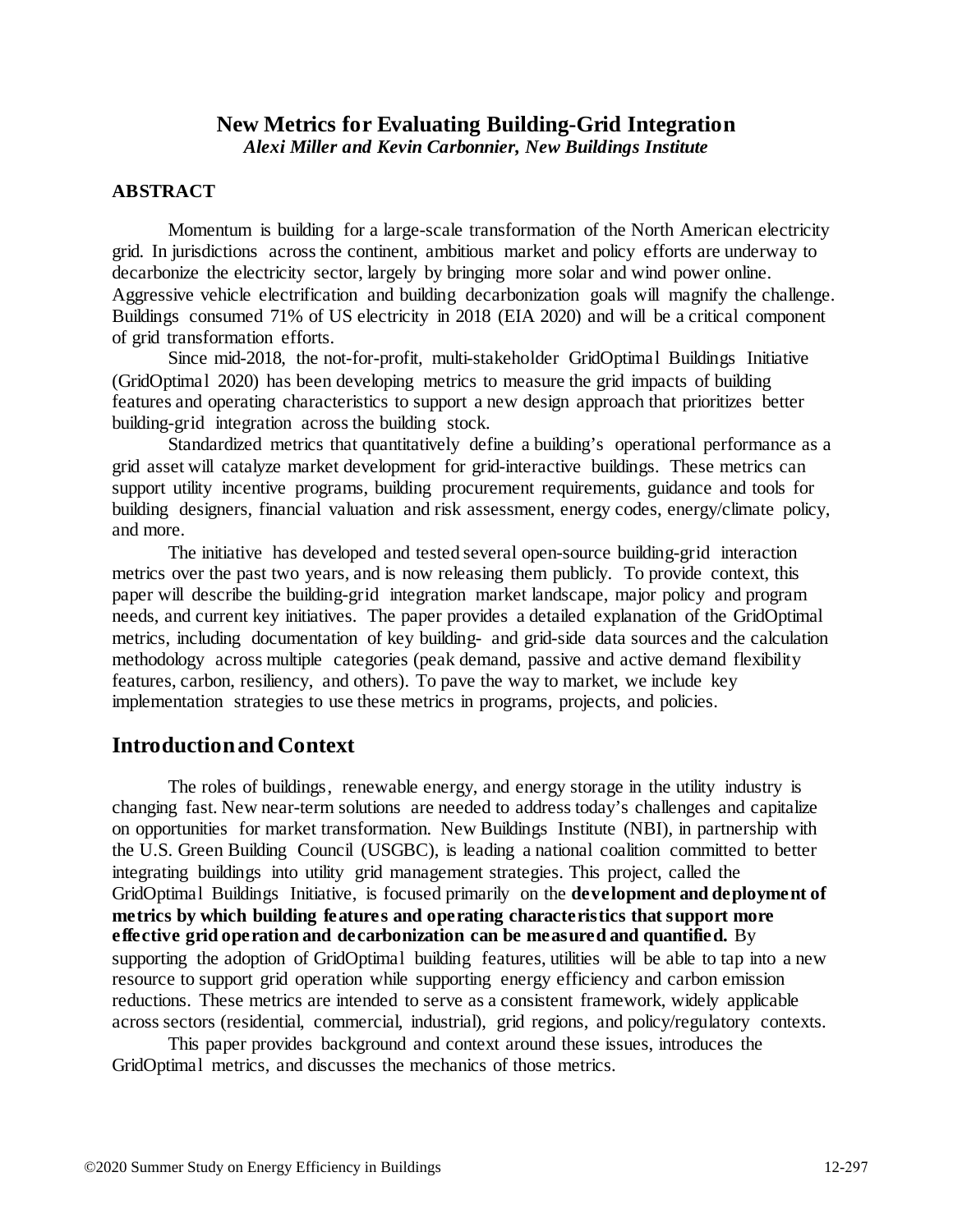### **Modern Grid Management Challenges**

As policymakers and the building community encourage improved building performance and reduced carbon impacts, the electric grid is facing significant new challenges. The rapid proliferation of distributed renewable energy resources creates technical challenges for grid operation. In response to efficiency and climate goals, the building industry is delivering more and more distributed energy generation onto the grid, with little or no regard for how the utilities must respond to the presence of these new distributed resources.

In regions where significant renewable resources have been added to the grid, utilities are facing the need to deeply discount power prices or curtail renewable power resources at peak periods to maintain grid stability. Some grid operators are forced to pay other regions to take their surplus power, periodically resulting in negative electricity prices. These trends threaten to limit the potential for renewable resources to reduce the carbon impacts of grid operation.

### **How Buildings Can Support Grid Operations**

It is illuminating to consider the impacts of individual buildings on the grid through the lens of a building's "grid citizenship." A good grid citizen is a building that contributes to, rather than detracts from, the reliable, safe, and affordable operation of a clean electric grid. Some stakeholders use the term Grid-interactive Efficient Buildings (GEBs), often defined as energyefficient, grid-connected buildings that use distributed energy resources (DERs) and optimize energy use for grid services (Perry 2019). Everyone agrees that dependable grid operation is a critical priority. However, existing grid management and control systems are struggling to integrate new distributed energy. To maintain grid dependability, utilities must continue to manage and support peak generating capacity, even as more utility generating resources may be forced to remain idle when distributed generating resources are feeding power to the grid.

To fully utilize the rapid increase in distributed generation resources, it is critical that buildings themselves be able to more directly support grid operation by responding to fluctuations in grid load and contributing to broader efforts to manage more diverse grid resources. Some limited progress is being made: some buildings and devices are beginning to incorporate controls enabling short-term load shedding during grid peaks. However, a much more comprehensive approach to integrating building load management with grid operation is needed.

### **Optimizing Building Grid Interactions is Key to Decarbonization**

Achieving aggressive climate goals will be impossible without decarbonizing both buildings and the grid. Building designers, owners, and operators need new tools and knowledge to identify and employ strategies to prioritize building energy use when grid-supplied electricity's carbon impact is low (i.e. when there are more renewables in the generation mix) and to minimize building energy use during expensive, high-carbon peak times. By better aligning building energy usage with low-carbon time periods, buildings can and must play an integral role in enabling the decarbonization of the electricity grid.

As policy-driven efforts to decarbonize (electrify) building heating systems and transportation bear fruit, substantial new demands will be placed on the grid. Buildings can help manage this additional demand through demand flexibility and load shaping, helping to turn a challenge into an opportunity.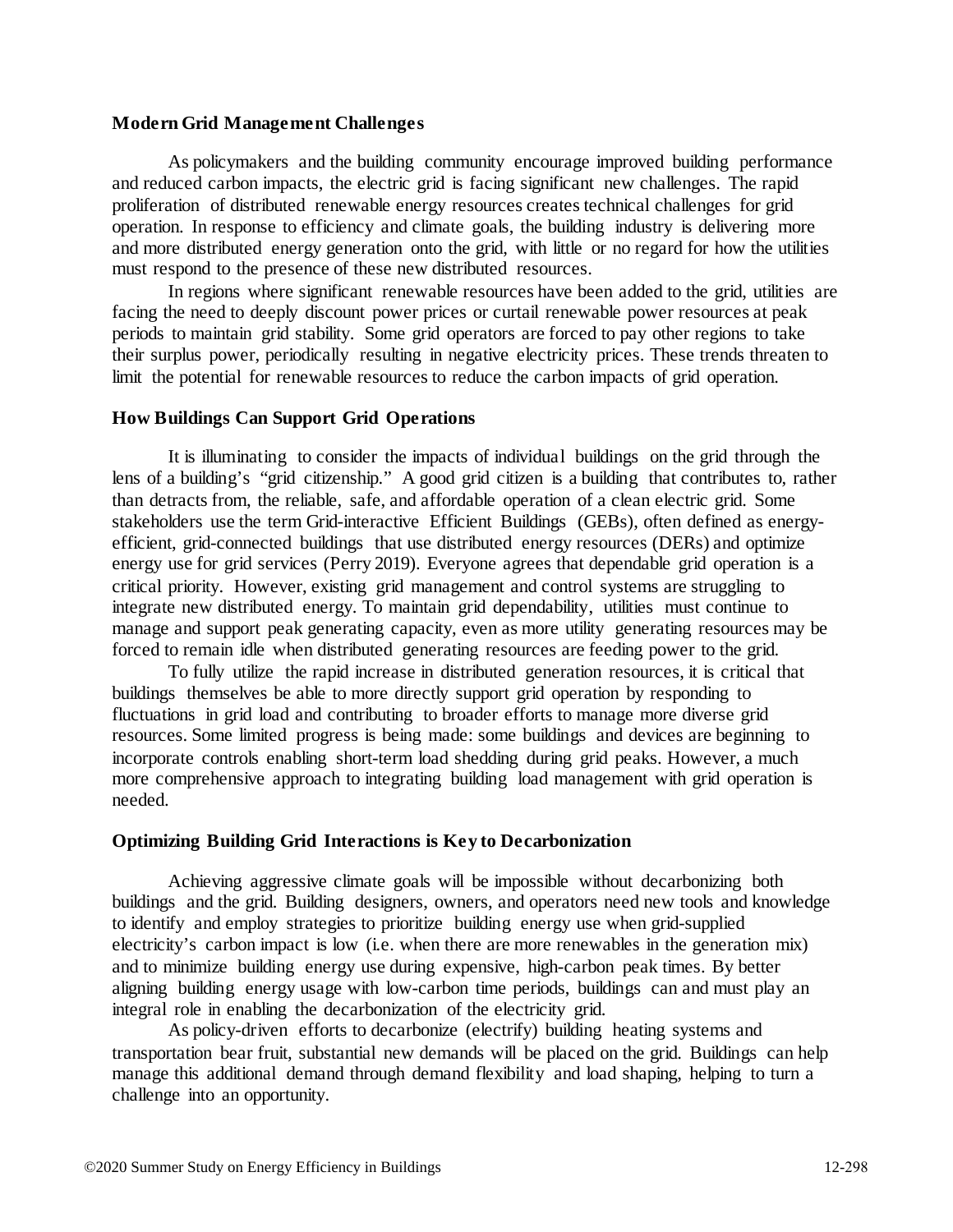Through careful and considered building-grid interaction strategies, multiple distinct but related benefits can be co-optimized, including customer cost, utility grid operations costs, reliability, resiliency, safety, decarbonization, and more.

### **Building-Grid Integration Market and Policy Landscape**

The wholesale transformation of the US energy system is just beginning, and a paradigm shift in building-grid interactions has not yet arrived. While some leading jurisdictions and utilities have enacted policies and programs to enhance energy efficiency and/or grid interactivity, Perry et al (2019) conclude that "no existing programs or pilots qualify as a fullfledged holistic GEB program" at this time. Current approaches tend to prioritize either energy efficiency or grid interactivity, which limits potential benefits for building and grid stakeholders and the potential for buildings to play the enabling role discussed above. Demand response (DR) programs and energy efficiency programs are typical of today's predominant approach: DR programs incentivize limited curtailment of load during events called by a utility or third party, while efficiency programs incentivize energy savings without regard to time of year or location. For a summary of current GEB program and policy approaches, see Perry (2019).

# **Classifying Building Strategies and Approaches**

A wide range of features, strategies, and technologies can enhance a building's grid citizenship. For the purposes of this paper, three distinct categories are defined here.

### **Permanent Efficiency**

Permanent efficiency strategies require no ongoing management, whether automated or manual, and provide efficiency and/or load shape modification. For example: fixed shading, electrochromic glass, and automated blinds can reduce and alter solar heat gain patterns. Enhanced envelope, HVAC, lighting, and other efficiency measures can simultaneously reduce a building's total energy use and minimize the building's grid impacts in terms of time of use.

#### **Demand Flexibility**

Through the application of controls and/or other management strategies, buildings can modify the times during which and the magnitude of power they demand or push to/from the grid. For example, smart controls and efficient systems, on their own or in tandem with building features like thermal mass and energy storage, can minimize peak demand and enable buildings to react quickly to grid needs or optimize operations for cost and/or carbon savings.

#### **Dispatchable Demand Flexibility**

Dispatchable demand flexibility is a subset of demand flexibility in general. The key difference is in how the strategy is controlled, or dispatched: in this case, the action is taken based on an automated signal sent by the grid operator or other third party entity. Intelligent, grid-integrated communication elements can automatically respond to grid signals. Smart systems and devices, from HVAC to lighting and electric vehicles, can align building energy use with grid operation priorities and renewable energy availability.

## **Measuring Building-Grid Interactions: Metrics and Mechanics**

This paper discusses the process of calculating GridOptimal metrics as follows: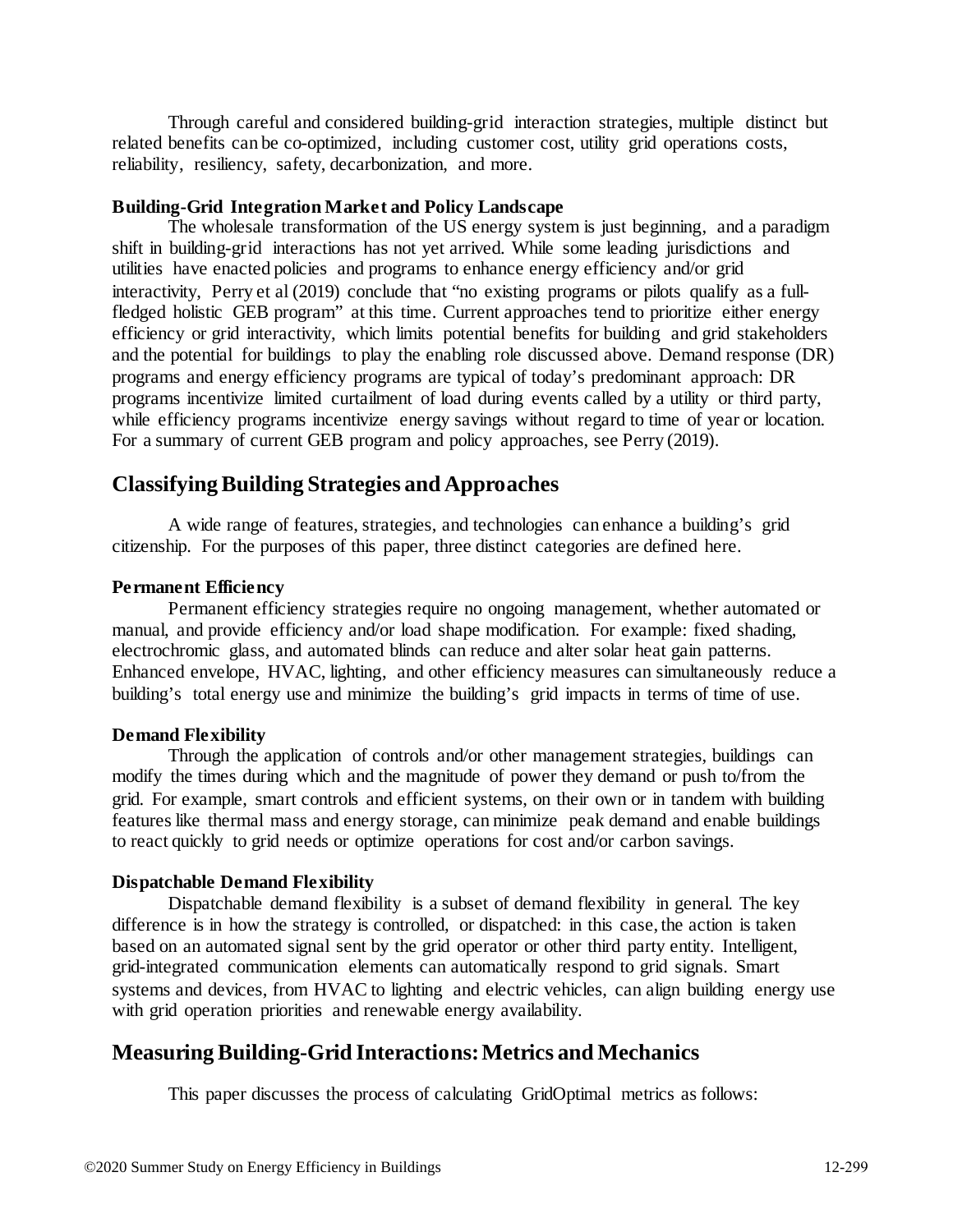- 1. **Evaluation methodology:** the calculation process used to evaluate building performance.
- 2. **Data inputs**: key information sources for the calculation of GridOptimal metrics. Data inputs pertain to the building evaluated and/or the grid in which the building is located.
- 3. **Metrics:** the results of the GridOptimal metrics, providing quantitative evaluations of building performance across a range of categories.

In general, this paper discusses metrics in the context of a single building – the same scale as a typical electricity meter. All building systems and end uses are combined at this scale. These metrics could be applied at the scale of a single building or a group of buildings.

### **Evaluation Methodology**

The first step in the process is to define the evaluation methodology. GridOptimal combines two basic approaches to holistically evaluate building-grid interactions: load shape and feature set evaluations. In this paper, load shape is used interchangeably with demand profile.

### **Load Shape Evaluation**

GridOptimal metrics apply load shape evaluation calculations for each hour of the year to quantitatively evaluate (score) performance in one of several evaluation categories, which align with the metrics (output categories). Two building demand profiles are entered: the baseline and proposed cases. For each hour of the year, the building's performance is evaluated, generating scores in each output category associated with load shape.

The overall methodology is as follows:

- 1. **Value each hour of year based on grid conditions and programmatic variables**. Grid conditions, such as load factor or carbon intensity for each hour, are evaluated for all hours of the year. The relative value of each hour is used to assign a weight; the particular weighting methodology is discussed in more detail below. In some cases a percentile or other evaluation threshold is defined. For example, the Grid Peak Contribution metric examines only the 5% of hours with highest total grid demand.
- 2. **Score each hour based on building performance and importance of each hour**. For each hour, the building load or a dimension thereof is evaluated (specifics vary by metric). These building load evaluations are normalized and weighted to generate an hourly score for each metric, across all 8760 hours in the year.
- **3. Roll up all hours across the year, evaluated for each metric**. The hourly scores for each output category, as well as energy demand, cost, carbon, etc. are all summed for the year to generate the summary metrics.

### **Feature Set Evaluation**

The performance of the building's features are scored independently in each output category. For an explanation of the calculation methodology for feature set related output categories, see the Metrics section (each subsection explains how its score is derived).

In general, the feature set evaluation requires external analysis to determine the load modification capability of the building over a particular time frame. In addition, an analysis of what loads in the building are dispatchable (controllable by the utility or a third party) is needed to fully score the building. Other building feature sets are evaluated on a yes/no basis: for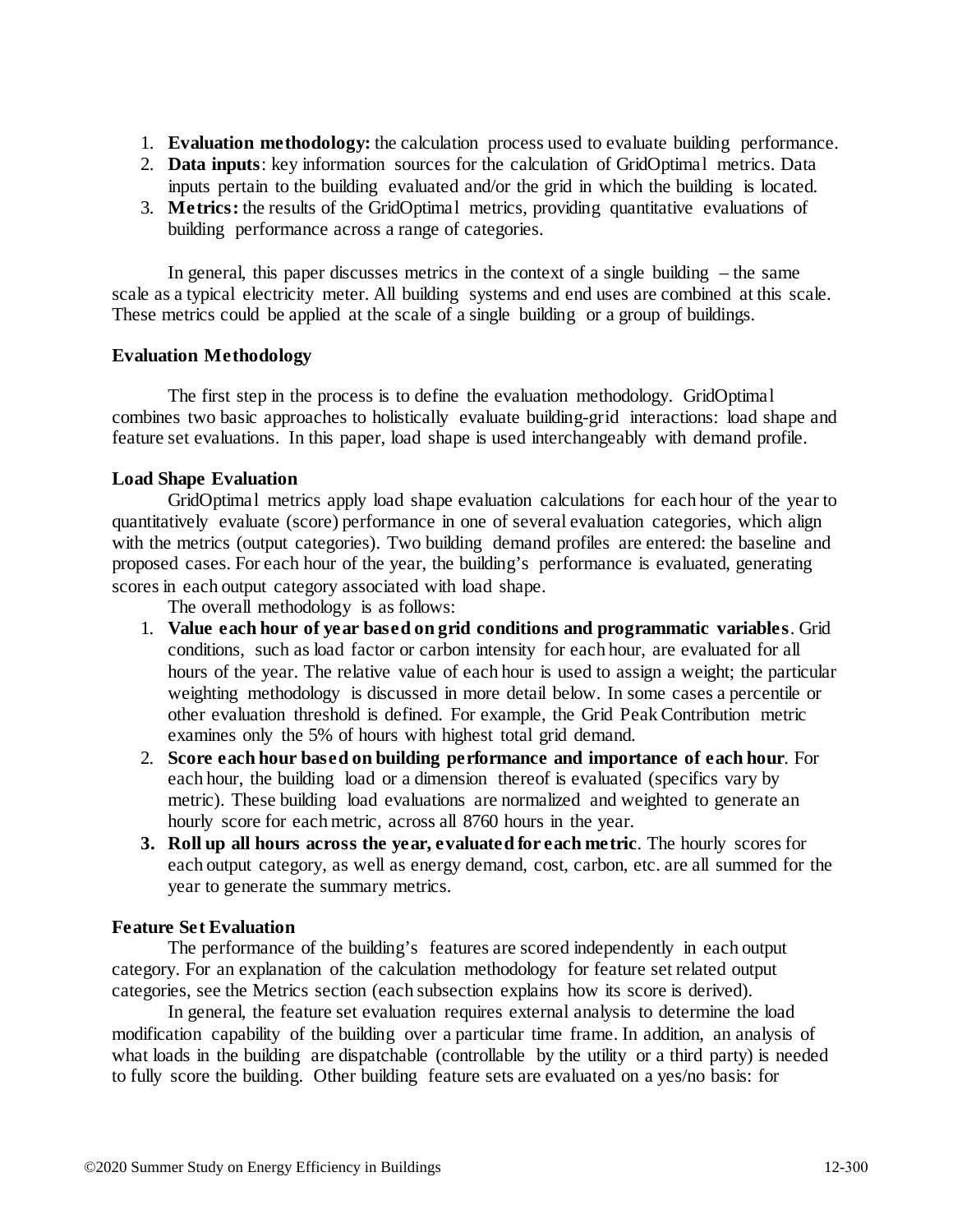instance, either the building is capable of safely islanding itself from the grid and still providing power to all or some circuits, or it is not. Resiliency is evaluated in this manner.

## **Data Inputs**

The second step in the process is to define key data and gather all required data inputs, including information related to the building and to the grid. This distinction between buildingside data and grid-side data clarifies what information the user must gather to use these metrics.

- **Building data** means information related to the building's energy/power consumption (usually defined in kW) and to feature sets or capabilities in the building. Building data has to do with what is "behind the meter," that is, on the customer side of the electricity meter.
- **Grid data** means information having to do with the conditions of the electricity grid to which the building is connected. This is driven by the building location. Grid data includes information related to electricity grid system demand (usually defined in MW), marginal carbon emissions information, utility rates, and other system-level information. This distinction also means that grid-side data may remain consistent across the evaluation of multiple buildings, enabling apples-to-apples comparisons across buildings in the same utility territory or other locational evaluation boundaries.

The GridOptimal metrics tool evaluates two versions of a building design: a baseline version and a proposed version. The differences between the two have to do with building design, control strategies, and feature selection. Designers and owners can evaluate "what if" scenarios across multiple buildings by iteratively evaluating multiple proposed cases against the same baseline.

Table 1 provides key information about required data inputs.

| Data Input                                   | Side of<br><b>Meter</b> | <b>Units</b>                             | Source                          | <b>Related Metric or Metrics</b>                                                                      |
|----------------------------------------------|-------------------------|------------------------------------------|---------------------------------|-------------------------------------------------------------------------------------------------------|
| Grid Total<br>Demand Profile                 | Grid                    | kW per hour                              | 8760 grid<br>profile            | <b>Grid Peak Contribution</b>                                                                         |
| Marginal Carbon<br><b>Emissions Profile</b>  | Grid                    | Lbs. CO <sub>2</sub><br>per hour         | 8760 marginal<br>carbon profile | Grid Carbon Alignment                                                                                 |
| Building Demand<br>Profile                   | Building                | kW                                       | 8760 building<br>profile        | Grid Peak Contribution, Energy<br>Efficiency vs. Baseline, Onsite<br>Renewable Utilization Efficiency |
| Building Onsite<br><b>Generation Profile</b> | Building                | kW                                       | 8760 building<br>profile        | Grid Peak Contribution, Onsite<br>Renewable Utilization Efficiency,<br>Grid Carbon Alignment          |
| Building Onsite<br><b>Fuel Consumption</b>   | <b>Building</b>         | kBtu                                     | 8760 model or<br>meter data     | Energy Efficiency vs. Baseline                                                                        |
| Demand<br>Flexibility                        | <b>Building</b>         | $kW$ , over 15<br>min, 1 hr, or<br>4 hrs | Building<br>feature set         | Short-Term Demand Flexibility,<br>Long-Term Demand Flexibility,<br>Dispatchable Flexibility           |
| Resiliency                                   | <b>Building</b>         | n/a                                      | Building<br>feature set         | Resiliency                                                                                            |

Table 1. Data Inputs Summary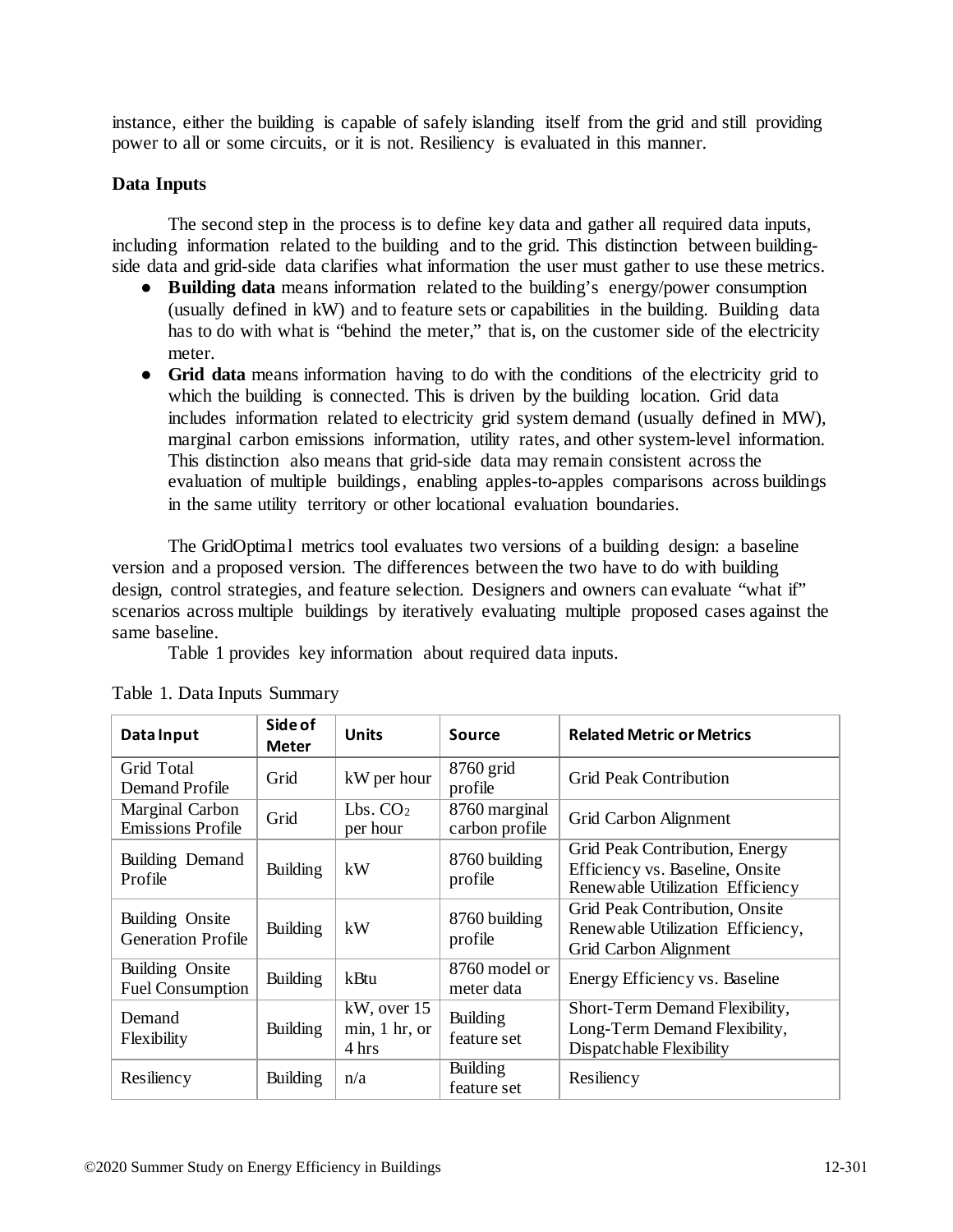### **Grid Total Demand Profile**

The total grid demand profile is an 8760 data set and refers to the total load on the grid during each hour of the year. Total load on the grid is typically reported in MW. The default source is the Energy Information Agency Hourly Grid Data Monitor (EIA 2019), but other data inputs may be used. For example, to compare building performance to grid demand at the substation level, a user could input the substation demand profile.

### **Marginal Carbon Emissions Profile**

Marginal carbon emissions refers to the rate at which the emissions associated with electricity consumption will change *on the margin* – that is, from a generation source serving the last, incremental demand added on the system. This is an 8760 data set. Marginal carbon emissions are defined in lbs. of  $CO<sub>2</sub>$  emitted per MWh of electricity consumed.

A few marginal carbon emission profile data sources are available. WattTime, a nonprofit subsidiary of the Rocky Mountain Institute, has shared some of its data with GridOptimal. WattTime's data are available for nearly the entire contiguous US at 5-minute granularity (WattTime 2020). Currently, GridOptimal metrics have been calculated using this dataset but NBI expects to use hourly long-range (predicted for the year 2040) marginal carbon emissions profiles derived from NREL's Standard Scenarios. NREL has indicated its intention to provide this data in the 2020 release of its Standard Scenarios. James Mandel (2016) makes a clear case why marginal emissions are more appropriate than average emissions in this application.

### **Building Demand Profile**

The building demand profile (aka load shape) refers to the building's hourly kW energy consumption, at the whole-building level, for each of the 8760 hours in one full year. The building demand profile in this case is a *gross* profile, which means that it includes all site energy consumption, including onsite generation and grid-supplied electricity.

This *gross* demand may be used in part to calculate the *net* building demand. Net building demand refers to the combination of the gross profile and the building onsite generation. Net demand can be negative when the building is exporting energy to the grid.

The **adjusted maximum reference demand (AMRD)** is derived from the demand profile and is defined as the average of net building demand during the 10 highest net demand hours of the year. The AMRD is created to reduce the potential for a single highly anomalous hour to have an undue impact on the evaluation of GridOptimal metrics.

### **Building Onsite Generation Profile**

The building generation profile refers to the pattern of onsite energy generation (that is, the power produced by solar panels or other onsite resources) over all 8760 hours in one year. This is the onsite generation analogue to the load shape. This may be predicted or may be measured; if measured, the data often comes from an inverter or a data dashboard.

### **Building Onsite Fuel Consumption**

The hourly or annual fuel consumption at the building, if any, may be entered in an 8760 format or as a single annual number. The units are kBtu. The most common building onsite fuel source is natural gas but other fuels may be used such as oil, biogas, biomass, etc. Natural gas, hydrogen, or other fuels consumed by fuel cells is included in this category.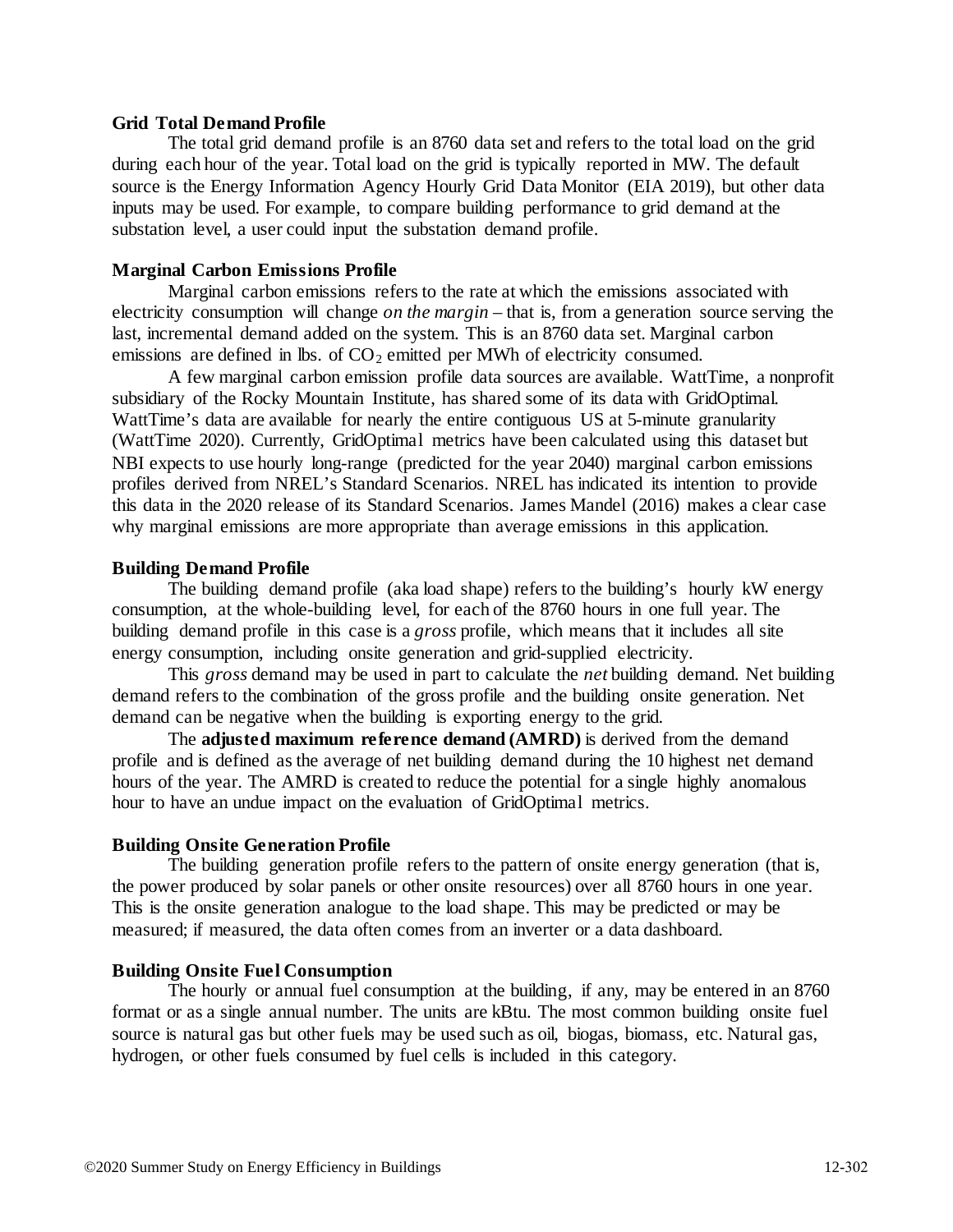### **Demand Flexibility**

In this context, demand flexibility refers to the ability of a building to reduce its power demand during a predefined time period while maintaining an acceptable level of comfort as defined in Section 7.3.4 of ASHRAE Standard 189.1 (ASHRAE 2018). This ability is increasingly important as more intermittent energy (wind and solar, for example) comes online. This metric seeks to evaluate how much a building can reduce its energy demand during the highest-building-demand hour of the year (the building's peak hour). Currently, only downward modification (load shed) is considered. However, the same methodology may be used to measure a building's capability to increase load. This may be useful during times of grid oversupply (i.e. when total energy production on the grid exceeds system demand as on a sunny, windy, temperate day with high renewable energy production and low overall demand).

Demand flexibility may come from energy storage or adjustments to buildings controls, such as temperature setbacks, reduced lighting levels, delaying water heating, etc. Load may be shed or shifted: reduced lighting levels reduces load with no future impact, whereas delaying water heating reduces load during the event period but results in increased load after the event is over. Demand flexibility inherently requires control and metering systems in place in order to perform and measure the demand management.

### **Dispatchable Demand Flexibility**

Dispatchable flexibility measures the *remotely controlled* demand flexibility in the building: that which is automatically controlled by a utility or third party (e.g. aggregation service provider or microgrid controller) rather than simply controllable by the building's local management system.

Buildings with high potential for reducing their energy demand via flexibility can be a great asset to an electricity grid by becoming a reliable source of demand reduction during priority events, such as demand response calls or emergency needs. When some or all of the building's energy storage, interruptible loads, or other load flexibility assets are controlled directly via a utility or third party, the value to grid operations is higher. Demand response aggregators and other entities acting in the interest of the utility grid can more reliably ensure that the flexibility of the building will be available when needed, as compared to voluntary calls or other events requiring action from the building operator.

### **Resiliency**

Buildings may enhance resiliency on both sides of the meter through their features and operations. Within the GridOptimal metrics tool, both types of resiliency (building and grid) are considered. Building resiliency is gauged by the ability of the building to safely island itself from the electricity grid in the event of an outage. Grid resiliency is gauged by the ability of the building to contribute to the restart of grid operations after an outage through soft-start capabilities.

## **An Overview of Selected Metrics and Their Calculation Methodology**

The GridOptimal metrics spreadsheet tool performs calculations to evaluate building performance across a range of output categories, which are described here. The relative importance, or weight, of each output category has not been universally defined, precluding the combination of all output scores into a single overall score. Currently, the GridOptimal output categories are not combined into a single overall score: rather, each output category stands alone.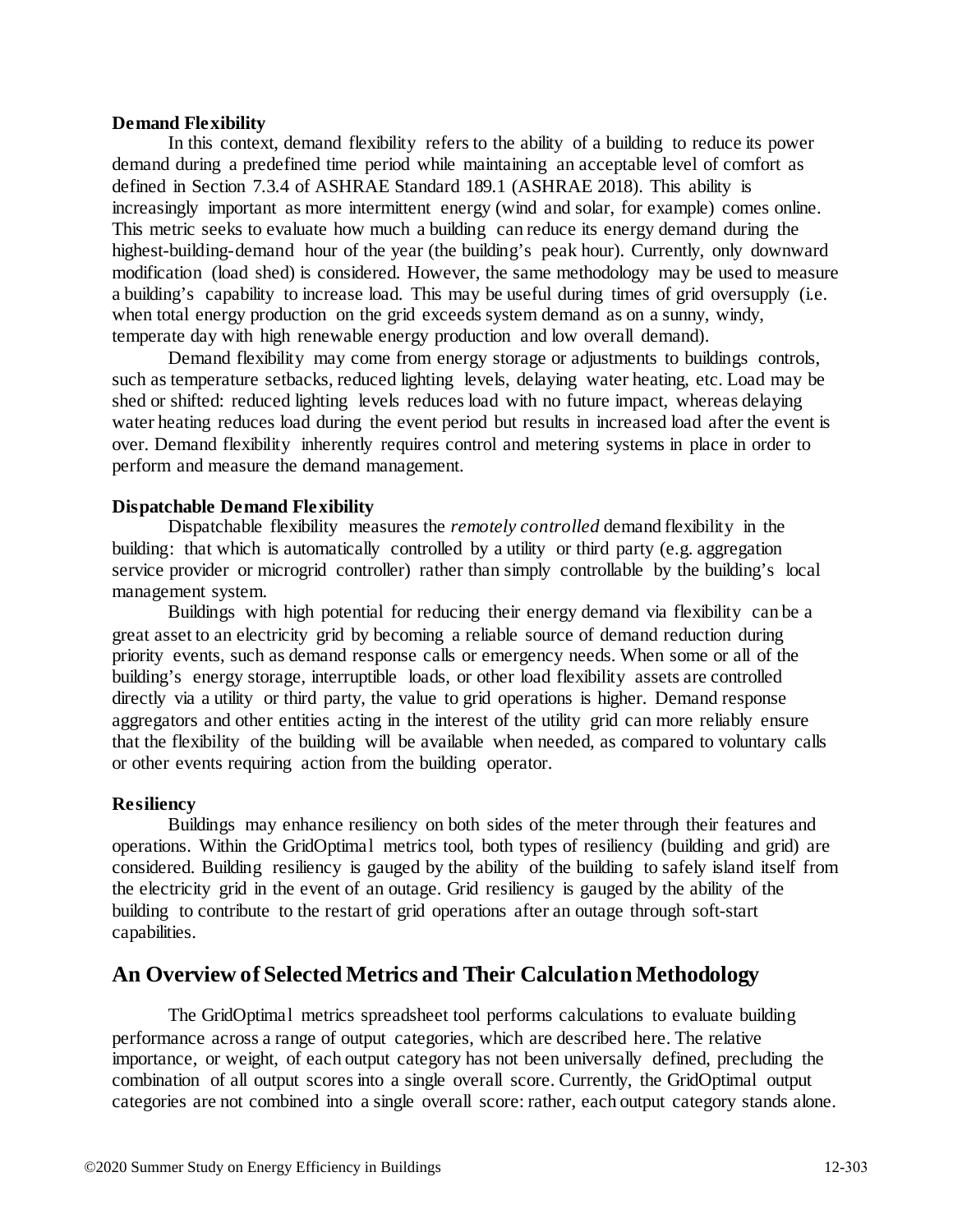All output categories are scored on a percentage basis, from 0% to 100%; scores of greater than 100% are possible in some categories. Comparisons are not necessarily comparable across categories. That is, a score in one category may not indicate the same degree of achievement or performance as the same score in a different category.

| <b>GridOptimal Metric v1</b>         | <b>What it Measures</b>                                                                     |  |  |
|--------------------------------------|---------------------------------------------------------------------------------------------|--|--|
| <b>Grid Peak Contribution</b>        | Degree to which building demand contributes to load on the<br>grid during system peak hours |  |  |
|                                      |                                                                                             |  |  |
| <b>Onsite Renewable Utilization</b>  | Building's consumption of renewable energy generated                                        |  |  |
| <b>Efficiency</b>                    | onsite (not exporting to grid) over a year                                                  |  |  |
| Grid Carbon Alignment                | Degree to which the building demand contributes to                                          |  |  |
|                                      | upstream (grid) carbon emissions over a year                                                |  |  |
| Energy Efficiency vs. Baseline       | Percent better than code (annual total energy use)                                          |  |  |
| <b>Short-Term Demand Flexibility</b> | Building's ability to reduce demand (shed) for 1 hour                                       |  |  |
| Long-Term Demand Flexibility         | Building's ability to reduce demand (shed) for 4 hours                                      |  |  |
| Dispatchable Flexibility             | Building's ability to automatically reduce demand (shed) for                                |  |  |
|                                      | 15 minutes, controlled by utility/ third party                                              |  |  |
|                                      | Building ability to island from grid and/or provide energy                                  |  |  |
| Resiliency                           | for critical loads for 4-24 hours; motor soft start capability                              |  |  |
|                                      | to help grid restart after outage                                                           |  |  |

Table 2. GridOptimal Metrics Summary Table (note: all metrics use unitless scores)

This paper provides an overview of the first version of these eight GridOptimal metrics. Further details, including documentation of the development of recommended credit thresholds (i.e. scores considered creditworthy for utility programs and rating systems such as LEED), are available at the GridOptimal webpage (GridOptimal 2020).

### **Grid Peak Contribution**

The Grid Peak Contribution score defines how much this building's load contributes to peak loads on the grid, during grid peak hours. To calculate this score, only the top 5% (highest load) of all peak hours are considered. Other peak hours (the other 95%) are not counted for this purpose. During each of these highest peak hours, the building's demand (kW) is divided by its AMRD, which results in the calculation of a grid peak load factor for the building. The average of these factors during the top 5% of hours defines the building's grid peak contribution. Because lower grid peak load factors are desirable, the scores are then inverted so that higher scores are better (in line with other output categories).

The following graphic shows normalized 2017 grid demand in the ISO-Northeast grid region. The top 5% of hours are shown in red. These hours, and only these, would be used to calculate the Grid Peak Contribution metric.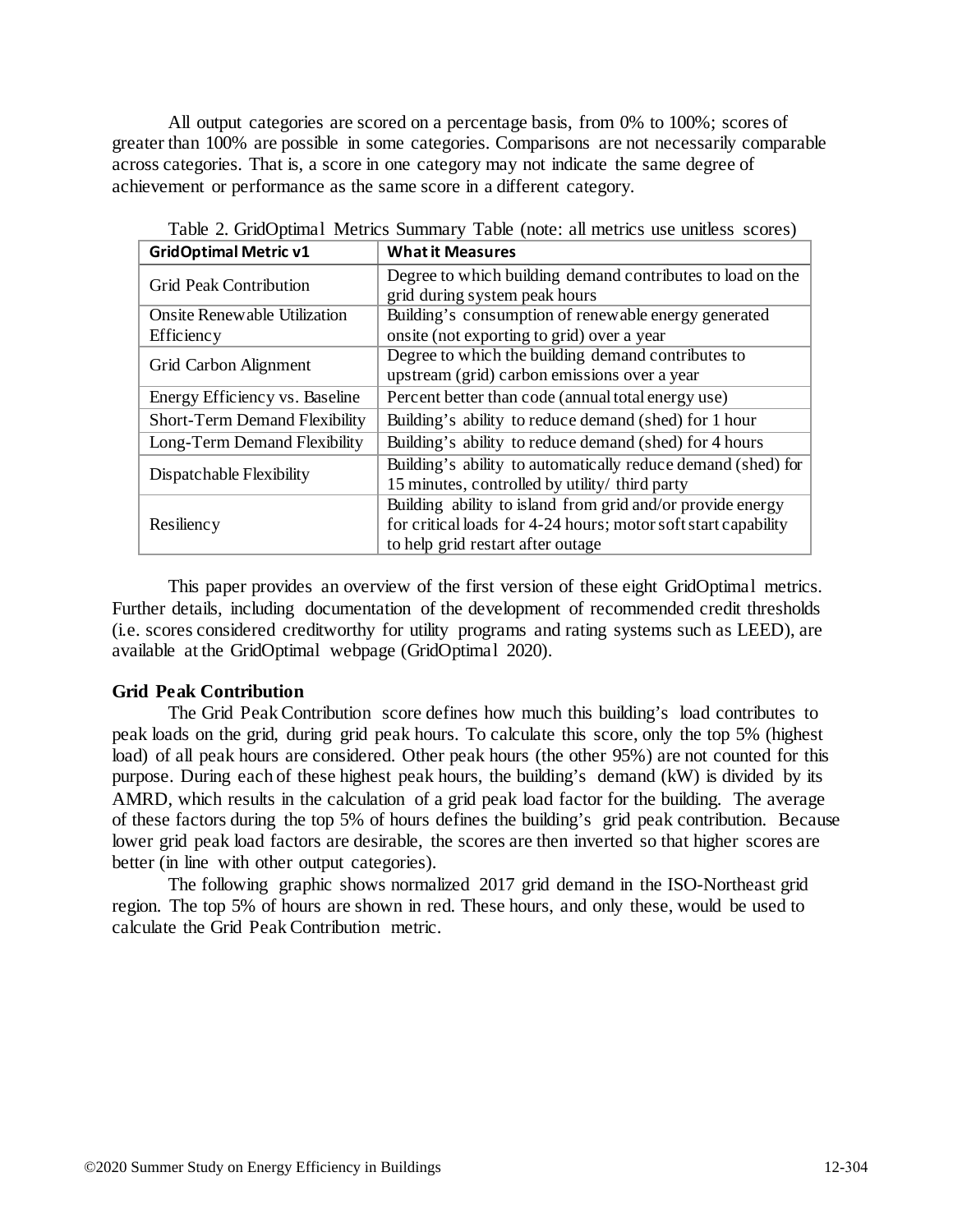

Figure 1. The top 5% of hours in 2017, used to calculate Grid Peak Contribution (Source: ISO-New England).

#### **Onsite Renewable Utilization Efficiency**

The Onsite Renewable Utilization Efficiency score measures a building's ability to consume energy generated onsite. The generation profile of onsite generation (e.g. through solar PV panels) is compared to the building's demand profile. A higher Onsite Renewable Utilization Efficiency indicates that the building can consume more of its own energy instantaneously, on the building side of the meter.

During hours in which the building produces more energy than it consumes, energy is exported to the grid, unless energy storage (e.g. batteries or thermal energy storage systems) absorb the excess energy generation. These grid exports are totaled over the year and divided by the total annual onsite renewable generation energy.

The score is then scaled down by how much of the annual energy load is offset by onsite renewables: 100% of annual load offset equals 100% potential credit, scaling linearly down to zero. For example, consider a building with onsite renewables that annually produce energy equal to 100% of annual energy consumption, and the facility consumes 100% of that energy onsite (no exports to the grid), the score would be  $100\%$  \*  $100\%$  =  $100\%$ . However, if the same building consumed only 50% of that energy onsite (half of all energy produced onsite is exported to the grid, the score would be  $100\% * 50\% = 50\%$ . The best performance therefore represents a zero energy building that does not export any energy to the grid.

#### **Grid Carbon Impact**

The Grid Carbon Impact measures the alignment between the building's net demand profile and the marginal carbon on the grid over all 8760 hours of the year. These two data sets have different metrics: the building's net demand profile is measured in kW and marginal carbon is measured in lbs. of  $CO<sub>2</sub>$  per kWh. To perform this evaluation, both the building net demand profile and the marginal carbon emissions profile are normalized to a unitless fraction of their relative maxima, resulting in a 0-1 factor for each hour of the year. These fractions are then multiplied, resulting in a unitless product. These products are averaged over the year. The scores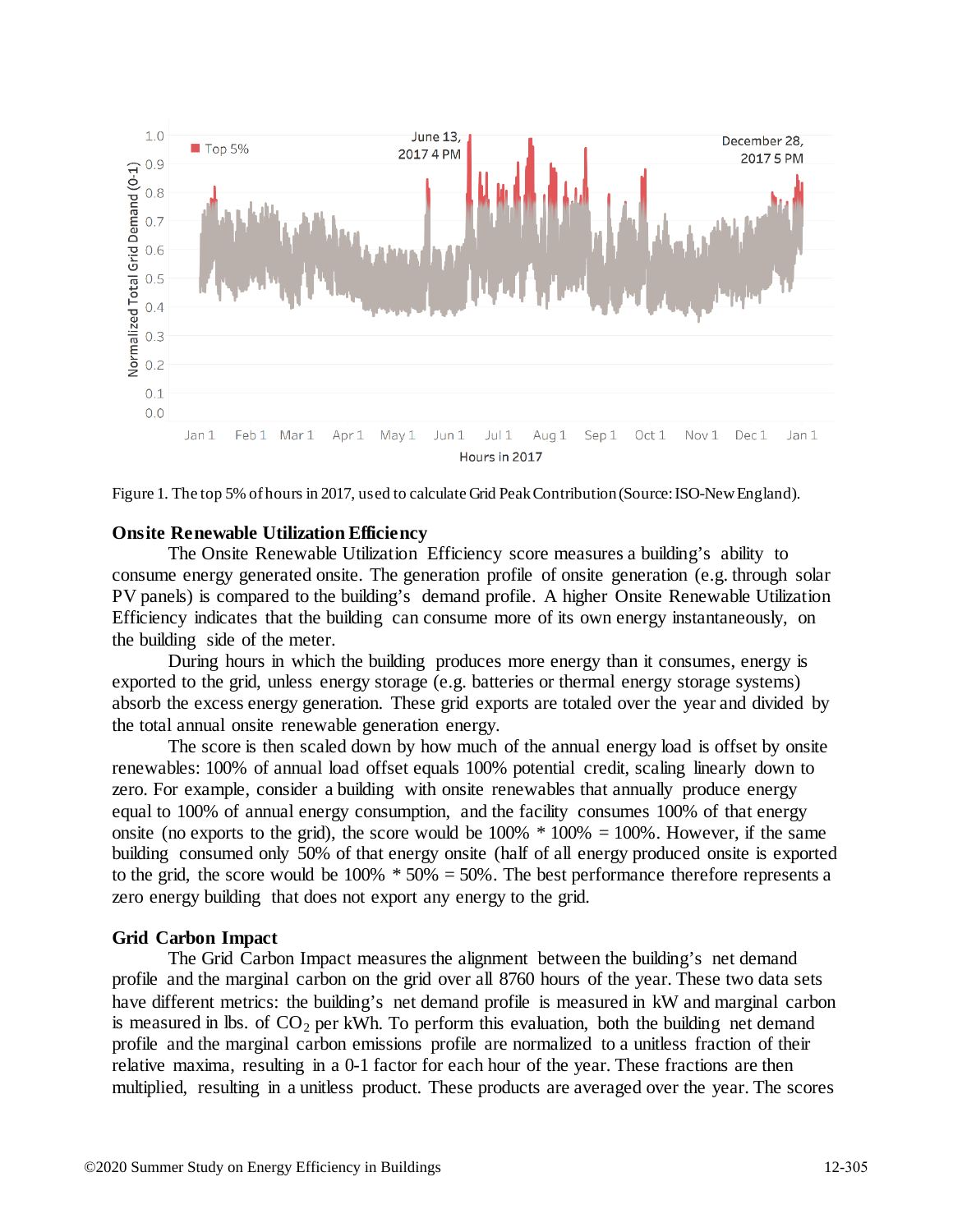are then inverted so that higher scores are better (in line with other output categories) and converted to a percentage score.

A perfect score in this case is not realistically achievable. To achieve a perfect score, a building would have to either use no net power or use power only during hours of the year with zero marginal carbon emissions – for all hours of the year. Nevertheless, this score represents the combined impact of building load and marginal grid carbon for each hour of the year.

### **Energy Efficiency vs. Baseline**

The value of energy efficiency is explicitly recognized by the inclusion of the Energy Efficiency vs. Baseline output category. The building's gross Energy Use Intensity (EUI) is calculated as the sum of all energy consumption (electricity, gas, district energy, and other sources) divided by the building size (gross square feet). The units are in kBtu/sf/yr. This calculation is performed using the building's *gross* demand profile, including all energy consumption regardless of whether the energy was generated onsite or delivered through the grid. This is compared to a baseline and the score is the ratio of the two: percent better than code.

The baseline, as a default, is derived from modeling of a code-equivalent building. Alternate baselines or targets may be used, such as zero energy EUI targets (NBI 2019).

### **Short Term Demand Flexibility**

A building's short term demand flexibility score is defined as the percentage of its AMRD that it is able to shed over a one-hour period. This is measured on the building's peak day: the day during which the building's highest hourly demand occurs. The building must be able to shed at least 10% of its AMRD to get any credit in this category. Additional credit is available as the building's load shedding capability increases, up to 50% of maximum reference load. A score of 100% indicates that the building can shed 50% of its AMRD for one hour; scores of greater than 100% are possible. This adjustment has been made to increase resolution and to make the scale more useful to most projects.

### **Long Term Demand Flexibility**

The long term demand flexibility category is very similar to short term demand flexibility, with the exception that the time period over which the building must be capable of shedding load is four hours long. The same scaling has been applied: the minimum shed is 10% and a score of [1](#page-9-0)00% indicates that the building is able to shed 50% of its AMRD for 4 hours<sup>1</sup>.

#### **Dispatchable Demand Flexibility**

The calculation methodology of the dispatchable demand flexibility score is structurally similar to short and long term demand flexibility score. The time period is 15 minutes rather than one hour or four hours. In addition, there is a requirement related to how dispatchable demand flexibility is controlled: to get credit, dispatchable demand flexibility must be capable of activation (dispatch) by an automated signal from a utility or third-party service provider (such as a demand response aggregator or the controls architecture of a Distributed Energy Resource Management System (DERMS: a microgrid).

<span id="page-9-0"></span>The same scaling has been applied: the minimum shed is 10% and a score of 100% indicates that the building is able to shed 50% of its AMRD over a 15 minute long period, directly, automatically, and remotely controlled by the utility or a third party.

 $<sup>1</sup>$  This metric could easily be modified in a particular application to focus on longer time frames.</sup>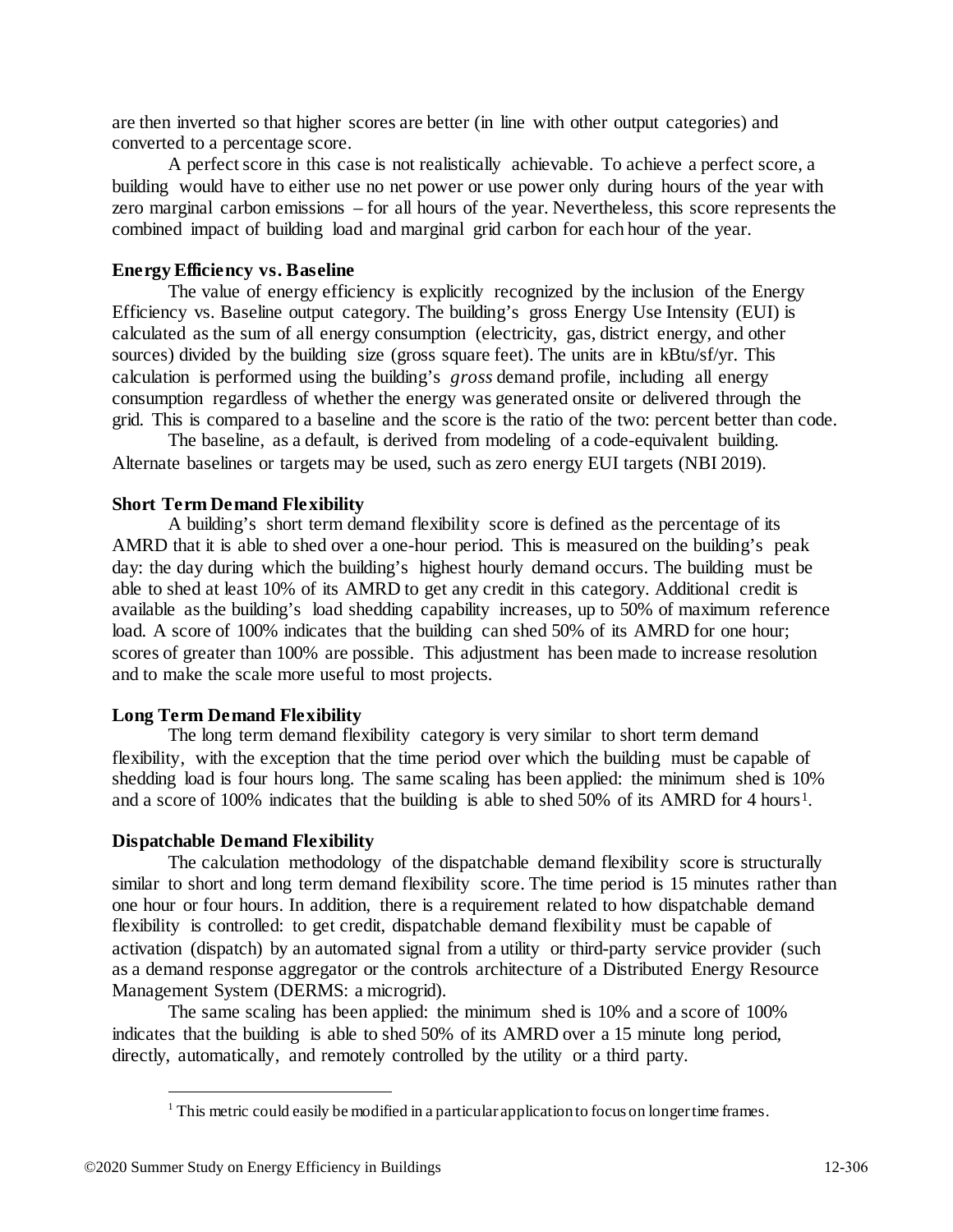### **Resiliency**

GridOptimal metrics include a simple indicator to measure the building's capability to perform a limited set of specified resiliency-related capabilities. In this context, resiliency is considered both from the perspective of the building (islanding related components) and of the grid (soft start). Each score gets one point, which translates to 25% credit. A perfect score is 4, which is equivalent to 100%.

- 1. **Islanding Capability:** The building's solar, storage, or other energy-providing systems have a smart inverter with an automatic transfer switch that is capable of safely islanding the building (temporarily disabling the building's connection to the grid) and enabling all or designated high-priority circuits in the building to remain online during a power outage. If the building is part of a DERMS (microgrid), these capabilities may be present at the DERMS level instead of the individual-building level. If this capability is present one point is awarded.
- 2. **Islanding Capability, 4 Hour:** The building or DERMS is capable of supplying energy to designated high-priority circuits (i.e. minimum needs to remain habitable in an emergency) in the building during a power outage for at least four (4) hours on the day during which the building's highest hourly demand occurs. Combustion fired backup generation equipment may not be used to meet this requirement.
- 3. **Islanding Capability, 24 Hour:** The building or DERMS is capable of supplying energy to designated high-priority circuits in the building during a power outage for at least 24 hours on the day during which the building's highest hourly demand occurs. Systems are in place to ensure that the building can recharge batteries or other energy storage using onsite generation resources. Combustion fired backup generation equipment may not be used to meet this requirement.
- 4. **Soft Start:** The building or DERMS has the ability to ramp up power demand gradually after a power outage. By staging or slowly ramping up motors, such as HVAC fans and pumps during a restart of building operations after a power outage, the spike on the grid associated with many motors coming online all at once is mitigated. This facilitates restarting the local electricity grid after an outage. If at least 50% of the whole-building's combined nameplate motor capacity is capable of soft start mode, one point is awarded.

### **Additional Outputs**

GridOptimal metrics may be leveraged to investigate topics outside the specific categories discussed here. NBI is using these additional categories to explore additional options for GridOptimal implementation. For example, the estimated marginal carbon emissions attributable to building operations can be calculated by multiplying the marginal carbon emissions factor by the building's demand profile for each hour of the year and totaling all hourly impacts. This can help users understand the emissions implications of choices related to design, configuration, equipment, and operations. Similarly, by inputting utility rates (flat, time of use, or real-time pricing models are possible) a user may compare energy cost impacts of a baseline building against one or more proposed cases. Currently GridOptimal does not include adders for power quality, service fees, etc. but could be configured to do so.